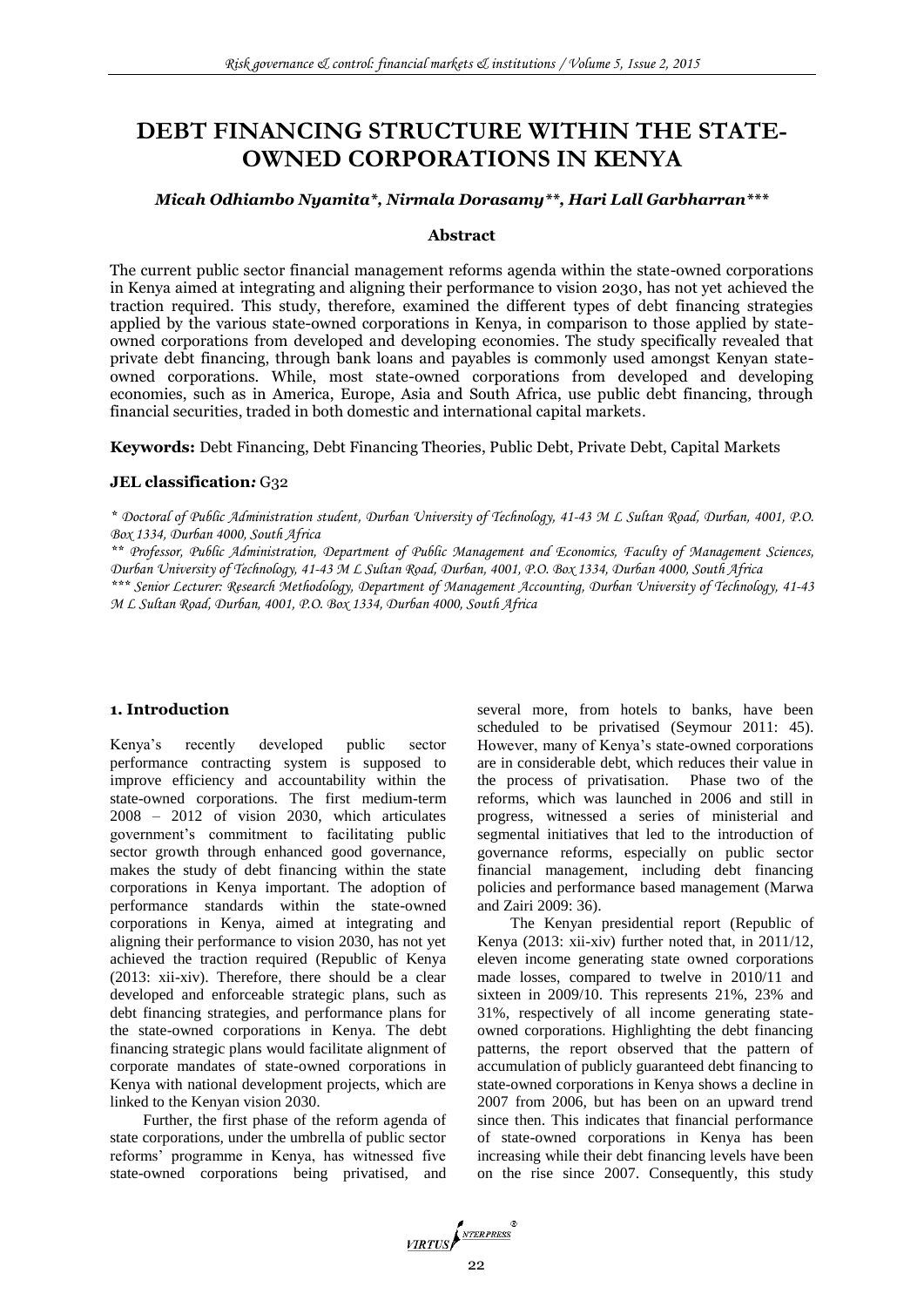attempted to analyse the different types and extent of debt financing used by the various income generating state-owned corporations in Kenya for five year period 2007-2011.

The main aim of the study was to investigate the debt financing strategies within the state-owned corporations in Kenya. Particularly, the study attempted to answer two main questions under the debt financing strategies within the state-owned corporations in Kenya. Firstly, what are the different types of debt financing used by state-owned corporations in Kenya and how do they compare with those used from developed and developing economies? Secondly, what is the extent of use of debt financing within the state-owned corporations in Kenya?

#### **2. Financing within State-Owned Corporations**

State-owned corporations are believed to be less efficient than their private counterparts (Ramstetter and Ngoc 2013: 28). The managers of state-owned corporations are constantly tempted to base decisions, including debt financing, on political rather than market criteria, and strategic state investment may be misdirected because of simple miscalculation ((Fukuyama 1995: 96); (MacCarthaigh 2011: 215)). The financing decisions of state-owned corporations are unique compared to the private sector corporations. The decisions are made by the Chief Executive Officers (CEO) with technical advice from the finance managers or officers. If the intended borrowing involves a large amount, then the financing strategy must be approved by the Board of Directors or the Cabinet Secretary or Minister in charge of the state owned corporation ((Palcic and Reeves 2013: 121); (OECD 2005: 21)).

Most state-owned corporations get their financial resources from foreign governments, from the private sector, from the revenue generated internally and from their own governments in the form of bona fide loans (Gantt and Dutto 1968: 115). In addition to these sources of finance, some of them also get central government or international grants which they treat as increase in equity. The financing practice of state corporations also varies from one country to another and from one corporation to another. In addition, Adamolekum (1999: 40) argued that financing within state-owned corporations has also been a critical issue in most countries, particularly because of the strong linkage between finance and autonomy. It is, therefore, important to analyse the types of debt financing used within the state-owned corporations.

## *Debt-financing sources within the stateowned corporations*

Debt financing is the main element of external financing for corporations raising extra funds after creation (Baltacı and Ayaydın 2014: 53). Huyghebaert, Qj and Lijian (2014: 31) argued that given the decision to access external financial markets and institutions, state-owned corporations, like any other corporation, would have preference for debt financing over equity financing. This makes debt financing through bank loans and stock market debt securities or instruments, such as bonds and notes, a common practice within state-owned corporations. The decision to finance either through bank loans or stock market debt instruments is influenced by the state of the national security markets and the cash deficit or requirement within an individual stateowned corporation (Huyghebaert, Qj and Lijian 2014: 31).

In general, for debt financing, lenders and the board frequently assume that there is an implicit government guarantee on debts of state-owned corporations (OECD 2005: 21). The OECD guidelines argued that this situation has, in many instances, led to excessive indebtedness, wasted resources and market distortion, to the detriment of both lenders and the taxpayers. Therefore, stateowned corporations should face competitive conditions regarding access to finance and their relations with state-owned banks, state-owned financial institutions and other state-owned companies should be based on purely commercial grounds (OECD 2005: 21). In other words, as a general principle, the government should not give an automatic guarantee in respect of debt financing of state owned corporations (OECD 2005: 21).

#### **3. State-owned corporations in Kenya**

State-owned corporations in Kenya, as in most African countries, are organisations that are set up as corporate bodies and as part of the government agencies for commercial or commercial-like purpose (Dresang and Sharkansky 1975: 163; Adamolekum 1999: 28). They are commonly referred to as state corporations or parastatal, and have remained an important part of the Kenyan public sector since colonial period (Dresang and Sharkansky 1975: 166) . Kenyan presidential report, Republic of Kenya (2013: xii-xiv), data shows that the output of state-owned corporations to GDP, in nominal terms, has been increasing from 9.54% in 2008/2009 to 11.64% in 2010/2011, based on internally generated income.

# **4. Methodology**

The study used a combination of the descriptive and explanatory research design. It applied a hybrid of cross sectional and longitudinal quantitative surveys. Rindfleisch, Malter, Ganesan and Moorman (2008: 276), in their study of cross-sectional versus longitudinal, argued that both the designs have

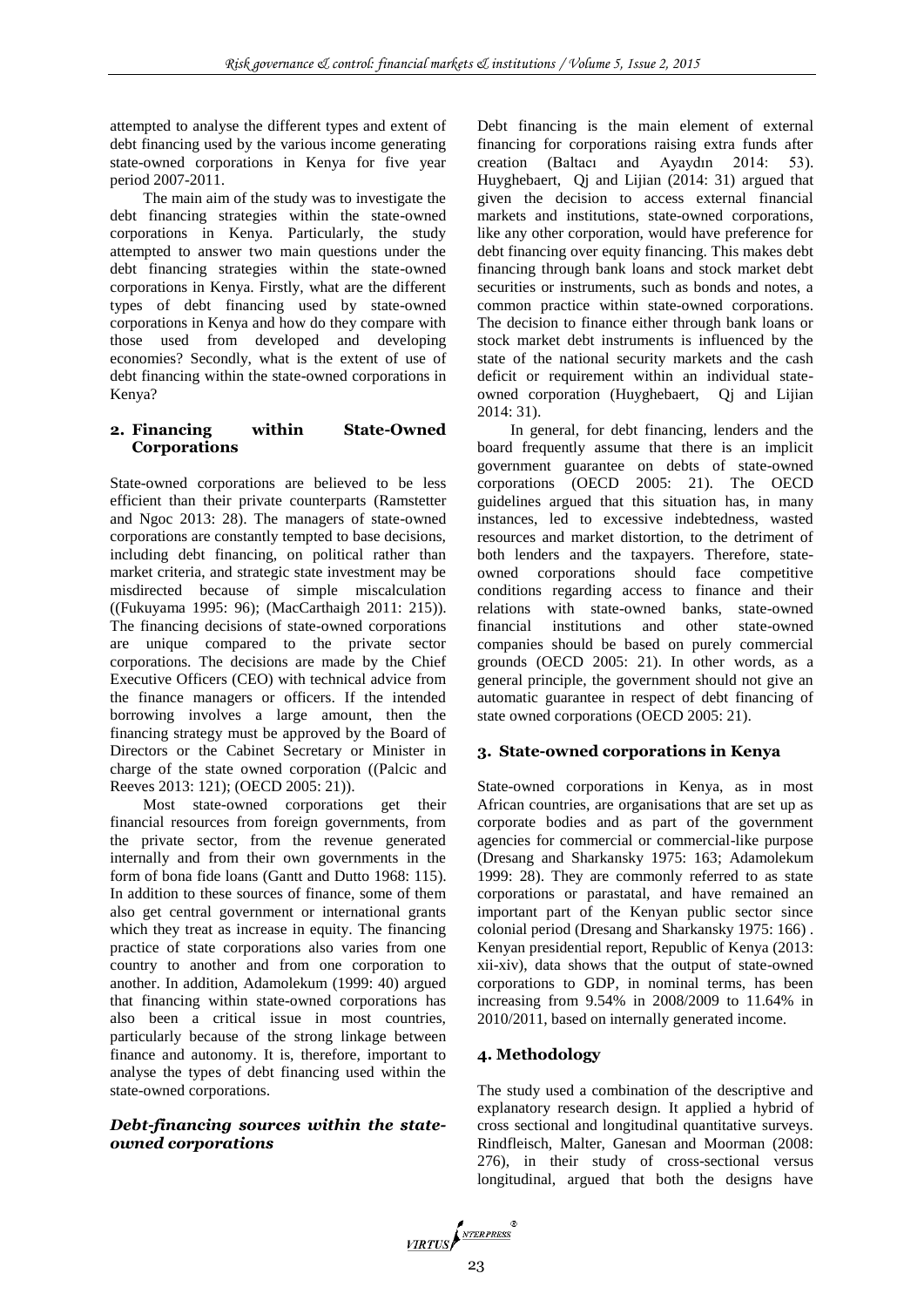limitations and a combination will give a strong output. Therefore, the combination of the techniques allowed the researcher to investigate types and extent of debt financing across state corporations and also get the trend over a period of five years from 2007 to 2011.

The population of this study was defined in terms of the number of state-owned corporations established by the Acts of Parliament in Kenya as at June 30, 2011. The population frame data was from the office of the Inspector General in charge of state corporations under the Ministry of Public Service in the office of the Prime Minister of Kenya. According to this data, there are 206 established state-owned corporations in Kenya, out of which 50 are incomegenerating corporations. Hence, the target population for this study was made up of the 50 income generating state owned corporations in Kenya as at 31<sup>st</sup> December 2011.

The sample size for the study is made up of all the 50 income generating corporations, selected from the general population using stratified non-probability sampling technique. The non-income generating corporations are excluded from the study, since their financial performance is not profit based and may not be influenced by market oriented decisions, such as debt financing strategies. Struwig and Stead (2013: 116), argued that the non-probability sampling technique should be used in special cases, usually when the population has much in common, like in this case income generating state-owned corporations.

The study used two measuring instruments to make the results valid and reliable as per the content and predictability of the research. The questionnaire together with the information from the financial statements was used to measure the variables across the state-owned corporations. In addition, ratio analysis was used to measure the variables from the financial statements over the five year period. Most

of the study variable measures were extracted from the financial statements of the state-owned corporations for the five-year period 2007-2011. The information from questionnaires and the state owned corporations' official websites were used to give clarity, especially on the different types of debt financing, where the financial statements were not specific.

#### **5. Results**

The study analysed the different types of debt financing used by the various state-owned corporations using the data from state-owned corporations presented in Kenya and from developed and developing economies. The convenience sampling technique was used to select data for the income-generating state-owned corporations from different developed and developing economies. The convenience sampling technique was applied since the data was extracted from the financial statements of income-generating state-owned corporations, subject to availability on their official websites (Altinay and Paraskevas 2008: 95).

## *Types of debt financing: Kenyan perspective*

The results illustrate that debt financing is a common practice within state-owned corporations in Kenya. Table 5.1 illustrates the types of debt financing used by the income-generating state-owned corporations in Kenya, showing the number of corporations using each type and the percentage usage. The data used in these analyses was extracted from the financial statements of the state-owned corporations. The table show that trade payables and bank loans are the most common types of debt financing used by state-owned corporations in Kenya.

|  |  |  |  |  | Table 5.1. Types of debts usage-Kenyan perspective |
|--|--|--|--|--|----------------------------------------------------|
|--|--|--|--|--|----------------------------------------------------|

| <b>Type of debt financing</b>                   | Number of<br>corporations using | Percentage of corporations<br>using $(\% )$ |  |  |
|-------------------------------------------------|---------------------------------|---------------------------------------------|--|--|
| Trade payables                                  | 40                              | 100.0                                       |  |  |
| Other payables                                  | 40                              | 100.0                                       |  |  |
| <b>Bank</b> overdrafts                          | 26                              | 65.0                                        |  |  |
| Loans from local financial institutions         | 24                              | 60.0                                        |  |  |
| Provisions                                      | 21                              | 52.5                                        |  |  |
| Loans from the government                       | 16                              | 40.0                                        |  |  |
| Deferred tax liability                          | 13                              | 32.5                                        |  |  |
| Loans from international financial institutions | 12                              | 30.0                                        |  |  |
| Dividend payable                                | 10                              | 25.0                                        |  |  |
| <b>Bonds</b>                                    | 2                               | 5.0                                         |  |  |
| Finance lease                                   | $\mathfrak{D}$                  | 5.0                                         |  |  |

The tables also demonstrate that over 60% of the state-owned corporations use loans which are either from the local financial institutions, international institutions or from the government. This finding confirms the argument of Frank and Goyal (2009: 156) that debt neither vanishes from corporate

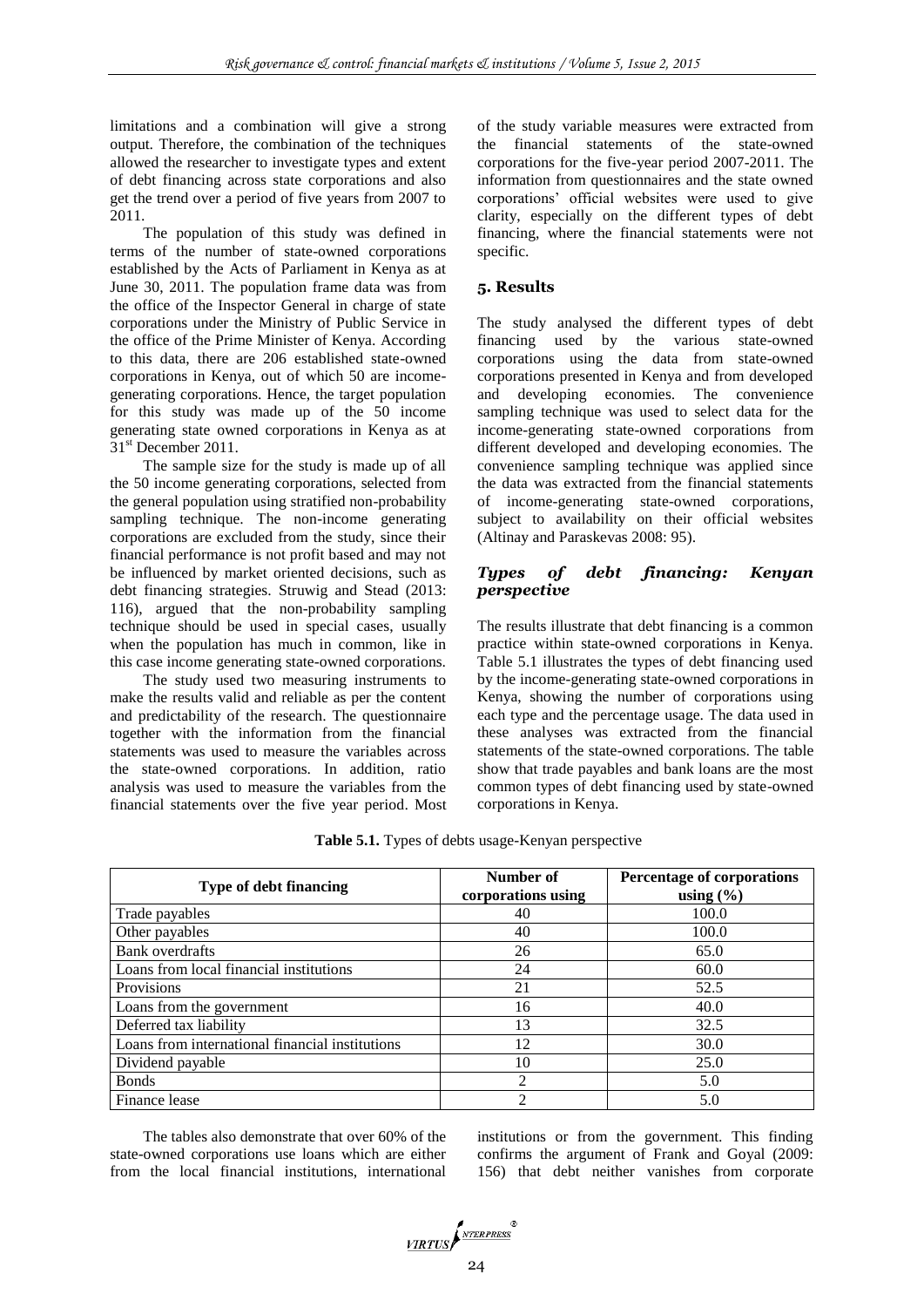accounts nor explodes to overwhelm equity. It is also an indication that low performing state-owned corporations may be using more of loans either from government or any governmental agencies.

Interestingly, summary descriptive statistics shows that the mean of the ratio of loans from international financial institutions (0.3526) is greater than the mean of loans from either the government (0.2309) or from the local financial institutions (0.0785). This result indicates that large amounts of loans are obtained by the state-owned corporations in Kenya from foreign financial institutions on the basis of political connections and the government as guarantor. In addition, the results demonstrates that state-owned corporations prefer short-term credits, through trade and other payables, more than longterm loans from the local banks. The mean ratio of trade and other payables of 0.2797 are much higher than that of loans from the local financial institutions of 0.0785. This may be an indication that state-owned corporations, which cannot access the government guaranteed loans, would rather use trade and other payables rather than expose the investment activities of the corporations for monitoring by the local financial institutions. It is a sign of state-owned corporations in Kenya perusing the agency cost theory of debt financing.

Table 5.1 observes that all the state-owned corporations in Kenya use trade and other payables as a form of short-term credits. It also highlights that, though the loans from international financial institutions are of large amounts, few statecorporations are privy to this kind of source. Only 30% of the state-owned corporations used the source during the period of study. On the other hand, 65% used loans from local financial institutions, and 40% percent used direct loans from the government.

The other types of debt financing, used by Kenyan state-owned corporations, apart from loans and payables, include bonds, lease financing, provisions, deferred tax liability and dividend payable. Table 5.1 shows that the bond type of debt financing is being used by only 5% of state-owned corporations. This result indicates that stock market debt instruments (public debt) are not common types of debt financing amongst the state-owned corporations in Kenya. This may be because of the under-developed capital market in Kenya and the fear of the politically appointed managers to expose their investments for monitoring by the debt investors (Frank and Goyal 2005: 154; Randa and Gubbins 2013: 15). These results are further presented graphically in Figure 5.1, which presents the percentage of the number of state-owned corporations using the various types of debt financing in Kenya.

Figure 5.1, shows that private debt, from both local and international financial institutions, is the common types of debt financing used by the stateowned corporations in Kenya. In addition, Figure 5.1 and Table 5.1 show loans from the government at 40%, with 16 state-owned corporations using this type of debt financing strategy. Hence, it implies that the agency theory may be the best explanation of debt financing strategies applied by most state-owned corporations in Kenya (Jiraporn *et al.* 2012: 210; Chen *et al.* 2013: 755). Further, unlike most of sub-Saharan Africa banks, Kenyan banks have been experiencing low liquid assets reserve requirements over the last decade, allowing them to expand credit facilities to organisations such as state-owned corporations (Nketcha Nana and Samson 2014: 33 & 36).



**Figure 5.1.** Percentage usage of types of debt financing in Kenya

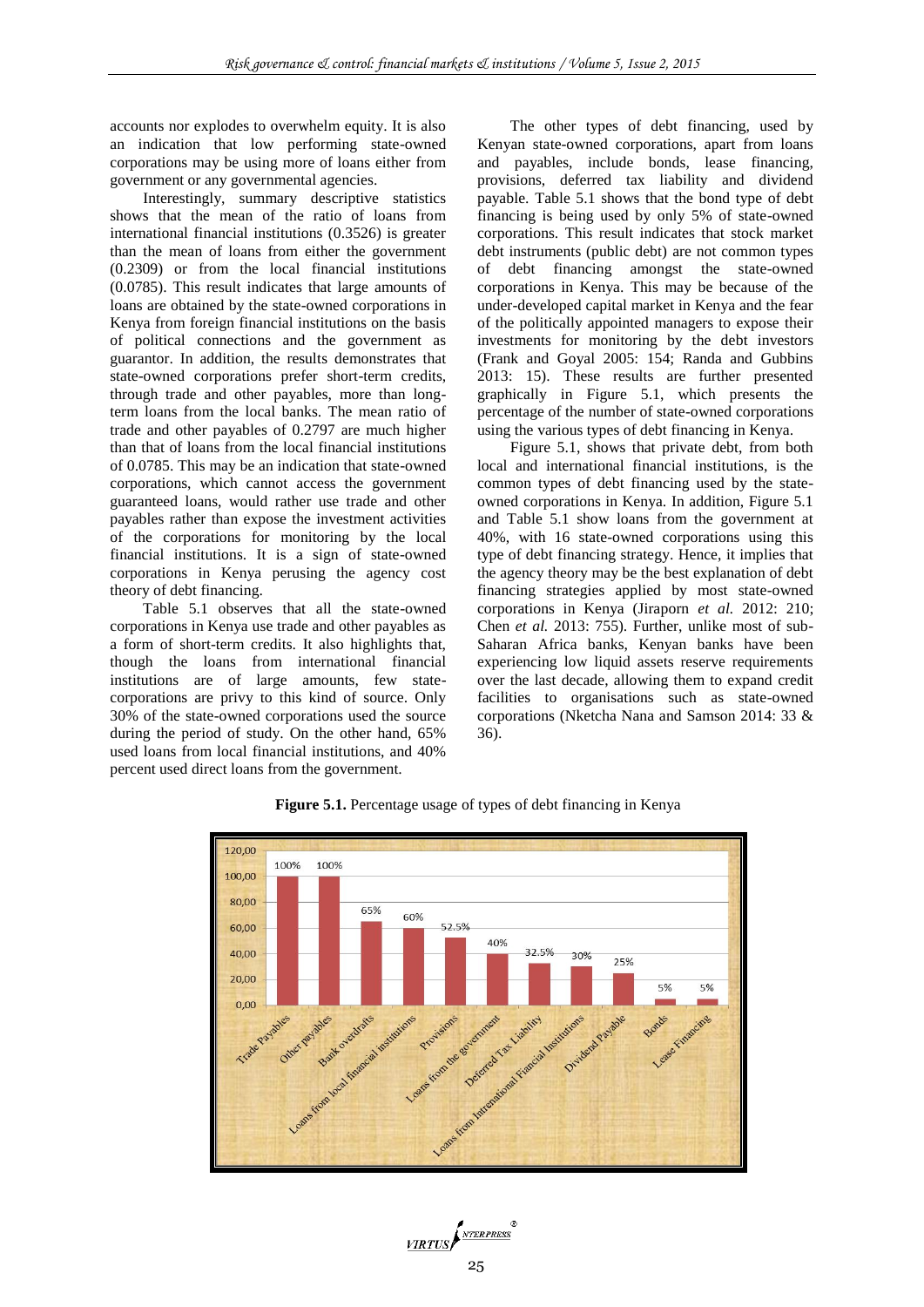The scenario is confirmed by the results of the data from the study questionnaires presented in Table 5.2. Table 5.2 presents the frequency and percentage response to the questionnaire question on how the state-owned corporations' investments are financed. The table confirms further that, apart from loans and debt instruments in the stock market, the state-owned corporations also prefer to use internally-generated funds and grants from the government or international organisations.

**Table 5.2.** Ways of financing investments of state-owned corporations in Kenya

|                                                       | Frequency | Percent | Valid Percent |  |
|-------------------------------------------------------|-----------|---------|---------------|--|
| Internally generated funds                            | 14        | 56      | 56            |  |
| Borrowings from the banks                             |           |         |               |  |
| Borrowings from international organisations           |           | 24      | 24            |  |
| Grants form government or international organisations |           | 24      |               |  |
| Government (budget) allocations                       |           | 20      | 20            |  |
| Borrowing from the government                         |           |         |               |  |
| Debt instruments in the stock exchange                |           |         |               |  |

This is an indication of the pecking order theory. However, Table 5.2 shows that state-owned corporations prefer using internally-generated funds, followed by debt, in terms local and international loans, and equity, in terms of grants and government allocations. The debt instruments in the stock exchange, which should also follow after internallygenerated funds, with other debt forms, like loans, ranks last, which contradicts the pecking order theory. This indicates a sign of the agency costs theory, since more use of debt from the stock exchange exposes the investments of the state-owned corporations to the debt providers (Frank and Goyal 2005: 154; Randa and Gubbins 2013: 15). The agency cost theory was further confirmed by the response on the question of the banks from which the managers prefer to borrow. From the results, 62.5% of the state-owned corporations prefer borrowing from the government-owned banks, while 37.5% preferred non-government owned banks. This result indicates that even when the state-owned corporations use loans, they would not like to expose their investments to non-government institutions.

The response to the question of whether the state-owned corporations are allowed to issue debt instruments in any capital market indicates why the stock markets' debt instruments are not types of debt within the corporations. The result shows that 26% of the respondents agree that they are allowed to issue debt instruments in the stock markets. In contrast, 43% showed that they are not allowed and 31% were not sure. The results indicate that the managers of 76% of the state-owned corporations are not aware of the fact that the Public Financial Management Act number 18 of 2012 allows them to access stock market debt financing (Republic of Kenya 2012: 930).

#### *Types of debt financing: perspective of developed and developing economies*

There are common problems associated with international comparisons of corporate sector

strategies, such as the valuation of assets, the treatment of reserves and classification of liabilities (Mayer 1990: 308). Consequently, this study, in an attempt to analyse the types of debt financing used by state-owned corporations from developed and developing economies, focused only on the types of liabilities shown on the financial statements of some state-owned corporations across the continent of America, Europe, Asia and Africa. The analysed results were presented in Table 5.3 across the continents as follows.

#### *America*

American state-owned corporations have a diversified debt financing base of domestic and international investors (United States Securities and Exchange Commission 2013: 111). According to the report, purchasers of state-owned corporations' debt securities are geographically diversified and include fund managers, commercial banks, pension funds, insurance companies, foreign central banks, corporations, state and local governments, and other municipal authorities. In both the USA and Canada, types of debt financing within state-owned corporations, as shown in Table 3, include long-term and short-term debts.

According to the financial statements of these state-owned corporations, the long-term debts include both local and international bonds, which are either referred to as debt securities, notes or debentures. They also include derivative financial instruments and preferred stocks, which are traded in both the local and international capital markets. Other longterm liabilities like finance lease, provisions, pension liabilities and deferred tax liability are also common, especially under Canadian state-owned corporations. The short-term debts, on the other hand, include trade and other payables, local discount notes and foreign exchange discount notes. Therefore, a common general type of debt financing in America is public debt financing, with very rear bank loans, since their

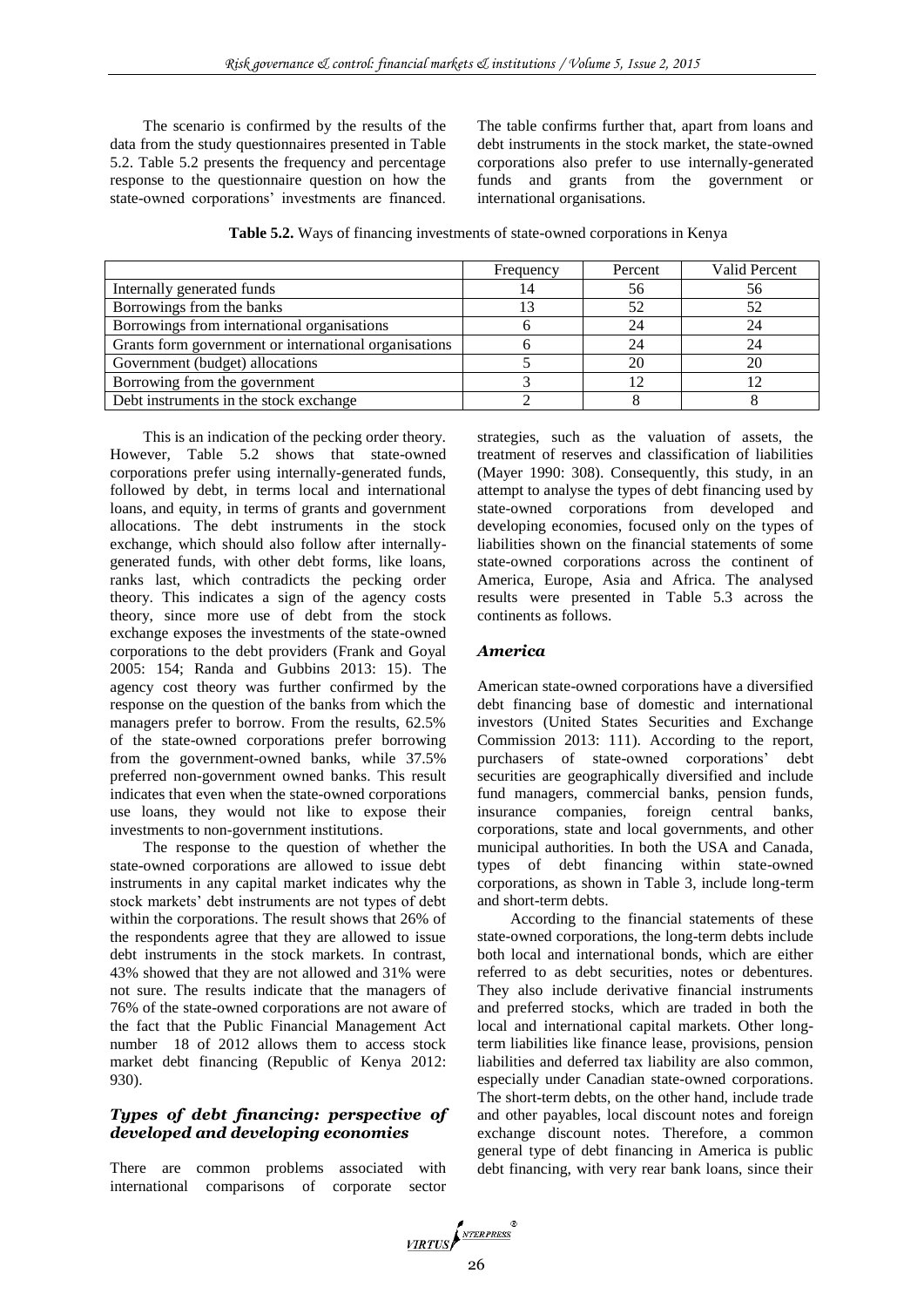capital markets are more developed (Chen *et al.* 2013: 755).

| <b>Type of debt financing</b>                              | America | <b>Europe</b> | Asia | Africa |
|------------------------------------------------------------|---------|---------------|------|--------|
| Short-term debt                                            |         |               |      |        |
| Trade and other payables                                   |         | ٦             |      |        |
| <b>Bank</b> overdrafts                                     |         | ٦             |      |        |
| Commercial papers                                          |         |               |      |        |
| Local discount notes                                       |         |               |      |        |
| Foreign exchange discount notes                            |         |               |      |        |
| Long-term debt                                             |         |               |      |        |
| Loans from local financial institutions                    |         |               |      |        |
| Loans from International financial institutions            |         |               |      |        |
| Loans from the government                                  |         |               |      |        |
| Domestic debt securities (bonds, notes or debentures)      |         |               |      |        |
| International debt securities (bonds, notes or debentures) |         |               |      |        |
| Derivative financial instruments (swaps, options and       |         |               |      |        |
| forward contracts)                                         |         |               |      |        |
| Finance lease                                              |         |               |      |        |
| Provisions                                                 |         |               |      |        |
| Pension liabilities                                        |         |               |      |        |
| Deferred tax liability                                     |         |               |      |        |

**Table 5.3.** Types of debt financing: developed and developing economies' perspective

#### *Europe*

Unlike in America, as shown in Table 3, European state-owned corporations have bank loans featuring in most of their financial statements. It is believed that private debt, such as bank loans in a developed economy, with advanced capital markets, improves the country's economic growth (Choong *et al.* 2010: 108; Agbloyor *et al.* 2014: 138 & 151). The may be the reason why private debt, like bank loans, is still common amongst European state-owned corporations although these economies have efficient and active capital markets. The common public debts used amongst the European state-owned corporations are derivative financial instruments, which mostly consist of swaps and forward foreign exchange contracts. In addition, they also use debt securities (either loan notes or medium-term loan notes), finance lease, provisions and pension and deferred tax liabilities. The other unique type of debt financing used, under short-term debts, is the commercial papers, which are traded both in the local and international capital markets. The other short-term debts used by stateowned corporations in Europe include bank overdrafts and trade and other payables.

#### *Asia*

Table 5.3 also shows that Asian state-owned corporations use different types of debt financing under long-term debts and short-term debts. The various financial statements from these state-owned corporations indicate that bank loans, from local

financial institutions, international financial institutions and governments, are common types of long-term debts being used. In addition, public debts, such as bonds and derivate financial instruments, and commercial papers, are also types of debts used in Asia, particularly in Japan and India. The other types of long-term debt include finance lease, provisions, and pension and deferred tax liabilities. However, trade and other payables also appear under Asian state-owned corporations, as a common type of shortterm debt. It is noted that public debt, such as bonds, derivative financial instruments and commercial papers, appear to be common types of debt used by Asian countries, such as Japan, whose capital markets are more developed (Choong *et al.* 2010: 108). Nevertheless, developing Asian countries, such as India and Indonesia, also use local bonds (convertible and non-convertible), but not as much as private debt.

## *Africa*

South Africa is classified under developing economies and its capital market is slightly better than the Kenyan capital market. Table 5.3 shows that most state-owned corporations in a developing economy in Africa (South Africa) also use types of public debt, such as bonds, commercial papers and derivate financial instruments, like swaps, options and forward foreign exchange contracts. However, since most African countries are categorised as underdeveloped economies, the long-term debts of state-owned corporations are dominated by bank loans, either from local financial institutions,

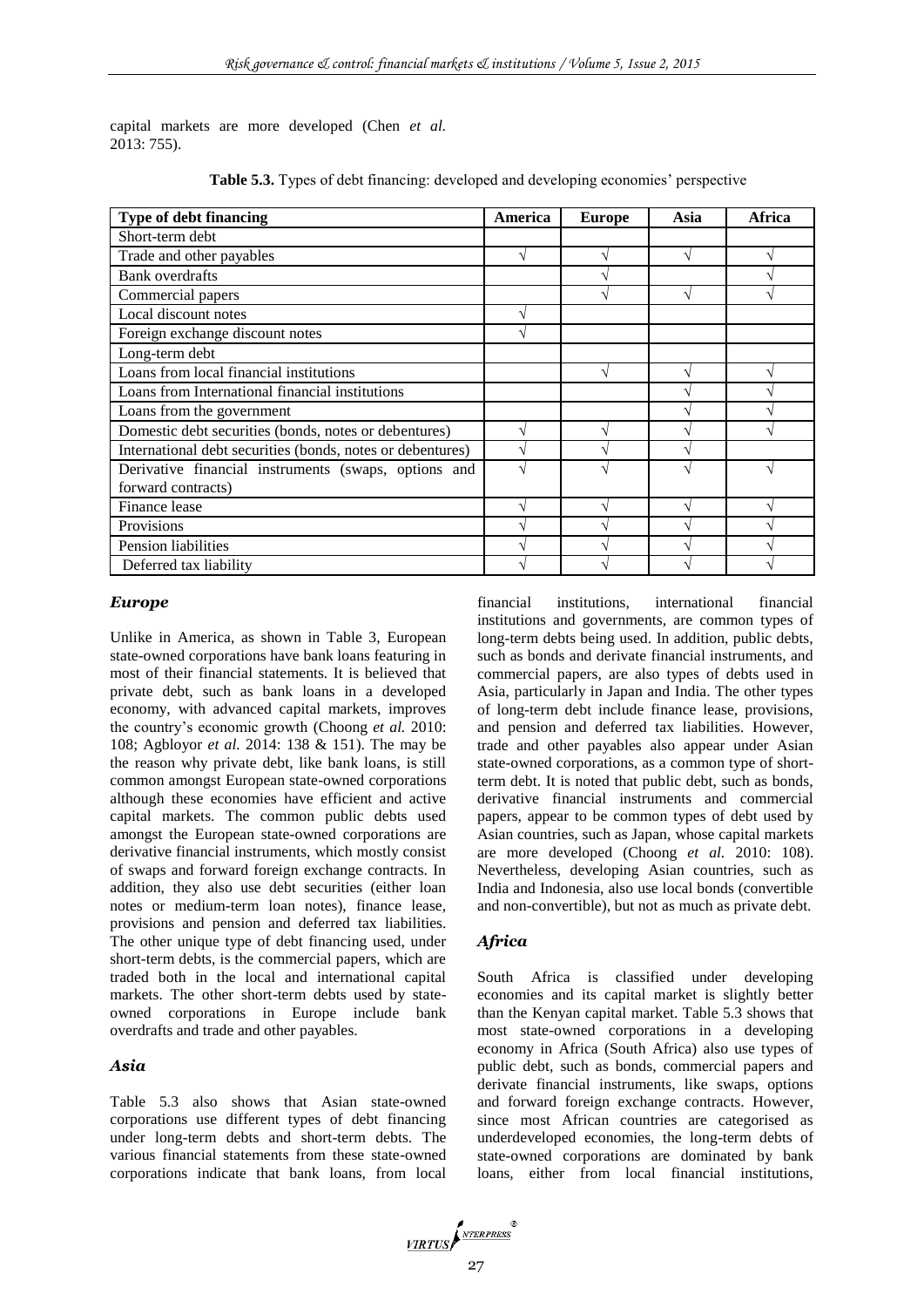international financial institutions or from the government (Nielsen 2011: 41-44). Other long-term debts, such as provisions and pension and deferred tax liabilities are also common amongst African stateowned corporations. All the same, as it is a common practice world over, all African state-owned corporations also use bank overdrafts and trade and other payables as part of their short-term debt financing. In Kenya, 20% of the state-owned corporations used only the bank overdrafts and trade and other payables as the type of debt financing strategy.

#### *Extent of debt financing within the stateowned corporations*

Figure 5.2 shows the overall percentage usage of common different types of debt financing across the five continents (America, Europe, Asia and Africa). Generally, trade and other payables are the common type of short-term debt used by all the state-owned corporations across the five continents, indicating 100% percent continental usage. On the other hand, the other types of short-term debt, such as commercial papers, bank overdrafts and discount

notes, are not common across all the continents. Only 75 % of the continents show the usage of commercial papers and bank overdrafts amongst their state-owned corporations, while, both the local and foreign discount notes are used within 25% of the continents.

Figure 5.2, further, shows that the types of longterm debt commonly used by state-owned corporations amongst the five continents include domestic debt securities, derivative financial instruments, finance lease, provisions, and pension and deferred tax liabilities. All types of loans, either from both local and international financial institutions or from the governments, are not used commonly in all the five continents. The usage of loans from local<br>financial institutions within the state-owned financial institutions within the corporations is at 75% of the continents. Loans from both international financial institutions and governments only appear as a type of state-owned corporations' debt financing within 50% of the continents. In general, Figure 5.2 shows that the types of debt financing used by state-owned corporations from developed and developing economies are almost similar, with very few variations, especially on extent of usage.





In order to further understand the debt-financing levels within the state-owned corporations in Kenya, the aggregate levels of individual types of debt financing during the five-year period from 2007 to 2011, are illustrated in Figure 5.3. The figure

represents the levels of average figures for different types of debt used by the state-owned corporations in Kenya as a fraction of total assets for the five-year period from 2007 to 2011.

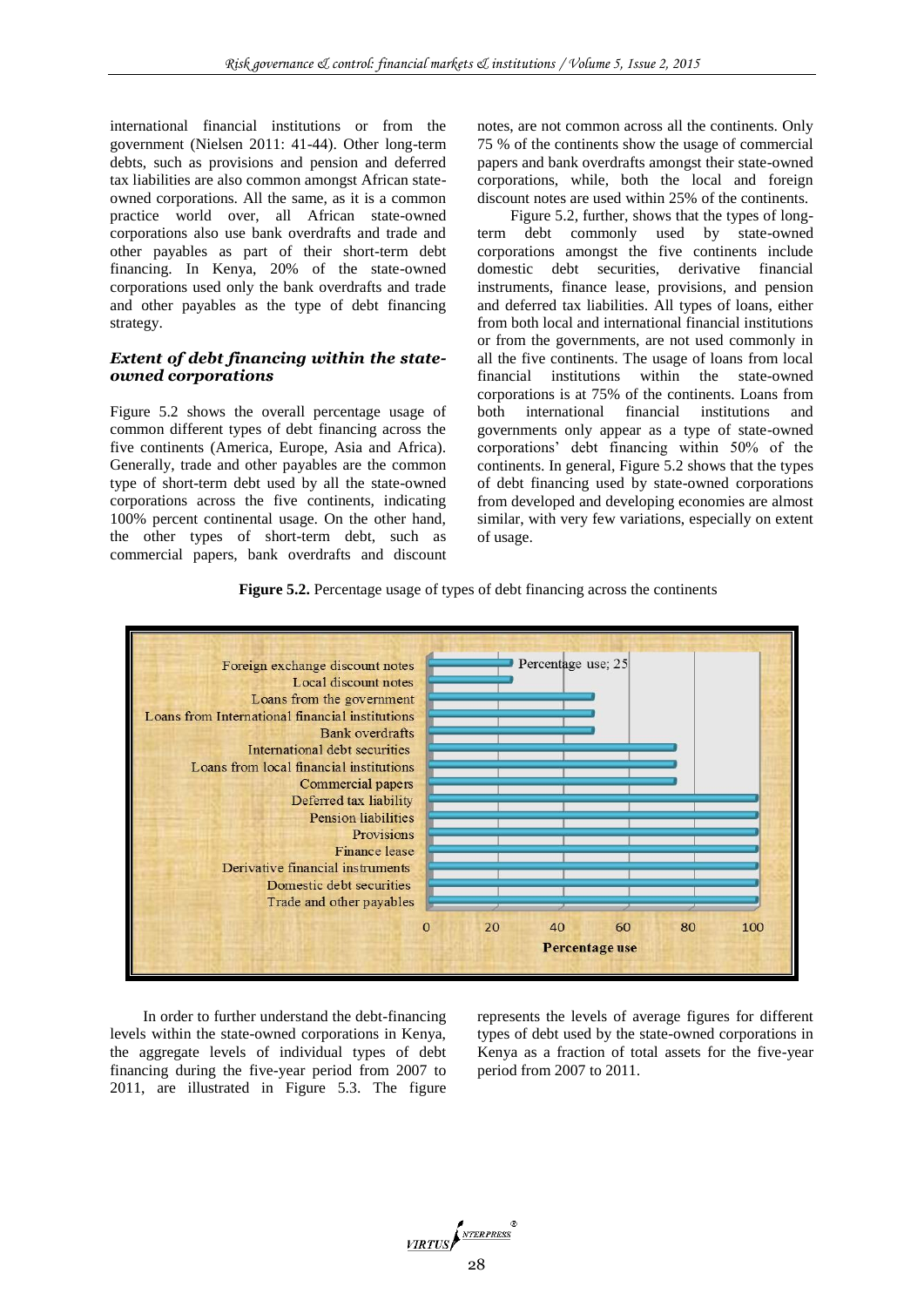

**Figure 5.3.** Aggregate levels of individual types of debt financing

Figure 5.3 shows that the average levels of bank loans, in total, were higher than all the other types of debt, such as bonds and total payables, during the five-year period from 2007 to 2011. It is further observed that loans from international financial institutions were higher (0.353) than the loans from the government (0.231) and loans from local institutions (0.079). These results indicate that the state-owned corporations in Kenya prefer borrowing from financial institutions, since the local commercial banks' interest rates in Kenya have been higher than most of the international banking rates during this period. Further, the state-owned corporations in Kenya may be using more of loans from international financial institutions as a foreign exchange rate risk hedging strategy

Figure 5.3 also shows that the levels of trade and other payables (0.280) were equally high during this period, second to loans from international financial institutions. On the other hand, the levels of bonds (0.054) and lease finance (0.002) are on the lower levels, though the level of bonds is, to some extent, higher than lease finance. This may be an indication that state-owned corporations in Kenya are starting to appreciate financing through debt securities, such as bonds. Aggregate bank overdraft level (0.035) was not very high, but Figure 5.3 indicates that it is also a type of debt financing used by some state-owned corporations in Kenya.

#### **Conclusion**

It can be concluded that the results suggest that stateowned corporations in Kenya prefer to use more bank loans than capital market instruments in financing their investments. Further, they borrow huge sums from the international financial institutions and the government, which are greater than the sums borrowed from the local financial institutions. The Kenyan bond market is believed to be underdeveloped and inefficient making it unpopular as a borrowing place for the state-owned corporations in Kenya. The result also revealed that very few managers (26%) are aware that the corporations are allowed by the Public Financial Management Act, number 18 of 2012, to access the bond markets (Republic of Kenya 2012: 930).

In contrast, it can be concluded that the capital markets of the developed economies in America, Europe and part of Asia are more efficient and active (Choong *et al.* 2010: 108). Public debt (capital market debt securities), such as bonds, notes and debentures, and derivative financial instruments, such as swaps, options and forward contracts, are commonly used as debt financing strategies within these economies. These types of debt financing have become common amongst the corporations of these economies, including their state-owned corporations. Therefore, the results from the developed and developing economies indicated many similarities with the common types of debt financing used by privatesector corporations highlighted under literature findings. This may imply that the desired publicsector financial-management reforms, under the stateowned corporations, have been embraced positively by the governments from these economies. The management of their state-owned corporations have been left to compete effectively with the privatesector counterparts in the area of debt financing.

#### **References:**

1. Adamolekum, L. (1999), Public Administration in Africa: Main issues and selected country studies, United States of America, Westview Press.